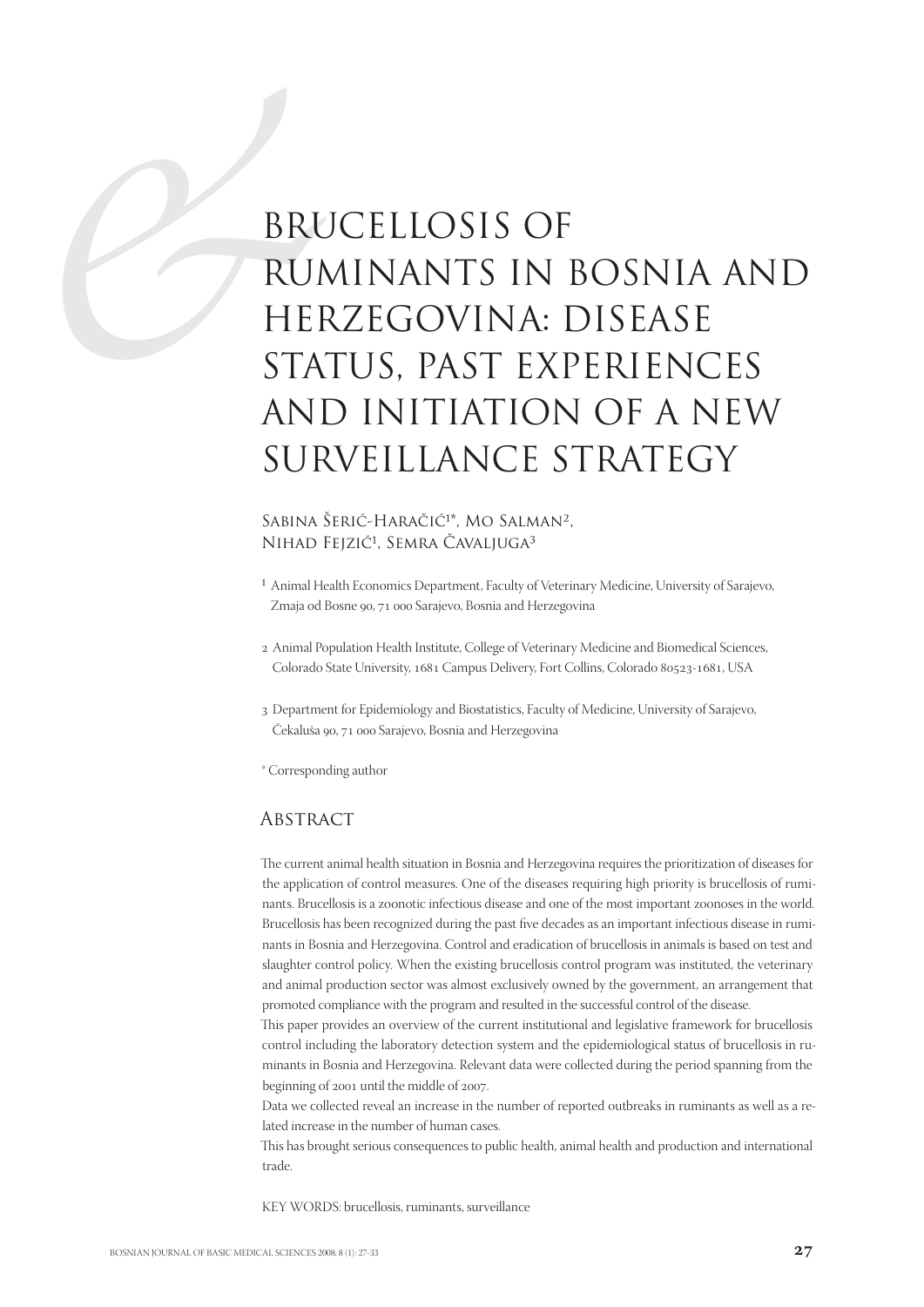## **INTRODUCTION**

Brucellosis is an nfectious disease with a long history in the Mediterranean region  $(1)$ . Brucella agents are highly pathogenic for humans, causing one of the most serious zoonoses known (2). Since disease is generally not transmissible from human to human  $(3,4)$ , prevention of human cases generally depends on the control of the disease in animals  $(5)$ . For example, in Spain, from 1993 to 2003, 5 fold decrease of brucellosis prevalence was recorded along with concurrent sharp decline in the number of reported human cases, what was direct result of the national ruminant brucellosis eradication program initiated in early 90-ties (6). Brucellosis poses many challenges in designing effective surveillance system; the infection is chronic in both humans and animals, symptomatology and incubation periods are variable and microbiological confirmation is the only fully credible mean of final diagnosis. Brucellosis has been recognized during the past five decades as an important infectious disease in ruminants in Bosnia and Herzegovina (B&H). A government program designed in 1989 is currently in effect to control the disease. The aims of this paper are: to provide an overview of the currently applied brucellosis detection and control measures, to demonstrate the disease patterns based on available data collected for the last seven years, and to propose a surveillance strategy for disease control.

## Materials and Methods

This paper provides an overview of the current institutional and legislative framework for animal disease control including the laboratory detection system and the epidemiological status of brucellosis in ruminants in B&H. Relevant data were collected during the period spanning from the beginning of 2001 until the end of June, 2007. A presentation and descriptive analysis of current measures used for detection, control and prevention of brucellosis in ruminants is provided. This includes detailing protocols existing in the animal health laboratory network and providing the current scheme of disease information distribution among involved government veterinary agencies and animal health laboratories. The analysis is accomplished primarily through a retrospective assessment of relevant legal acts and their consecutive changes over time. Data on methods, frequency and extent of serum sampling were collected through interviews with representatives of animal health laboratories. Disease levels and trends were obtained using data from the national infectious diseases data base, published scientific papers and an investigation into the numbers and origins of samples submitted for routine laboratory testing. The data on disease occurrence in animals and humans were presented in respect to their temporal and spatial distribution in order to establish epidemiological trends. Established trends for brucellosis in animals were presented using the frequency of reported outbreaks, while a trend of brucellosis in humans was presented using frequency of reported cases. Definition of an outbreak of brucellosis in animals is adopted from the official Regulations on measures for control and eradication of brucellosis in cattle, sheep, goats and swine, were an outbreak represents occurrence of one or more brucellosis cases among animals of same species owned by the same farmer  $(7)$ . Univariable linear regression models were constructed separately for cattle and sheep in order to quantitatively describe observed temporal trends in brucellosis occurrence in animals (8). Same regression analysis was used to describe temporal trend of brucellosis occurrence in humans. Statistical significance of the regression models was assessed using Student t test for significance of regression coefficients and F test for significance of regression model, at 5% level of statistical significance. In order to establish relationship between brucellosis occurrence in ruminants and humans we used correlation coefficients (9). Correlation coefficients were calculated for every pair of variables; number of outbreaks in cattle vs. number of outbreaks in small ruminants, number of outbreaks in cattle vs. number of cases in humans and number of outbreaks in small ruminants vs. number of cases in humans. Calculated correlation coefficients were statistically assessed using Student t test at 5% level of statistical significance for two sided test (9). Regression analysis, calculation of correlation coefficients and all statistical testing were accomplished using MINITAB 14 (Statistical software for Windows, ©2005 Thomson learning). Lack of reliable estimates on ruminant population in the country and inconsistent and incomplete data on the number of serum samples collected for brucellosis testing among animals had excluded possibility of reliable estimates of disease rates. We also identified constraints and limitations for the interpretation of the results provided.

#### **Detection and control measures for brucellosis in animals in Bosnia and Herzegovina**

Control measures for brucellosis have undergone several revisions since they were first instituted in  $(10-13)$ . Almost two decades have passed since the last revision of brucellosis detection and control measures.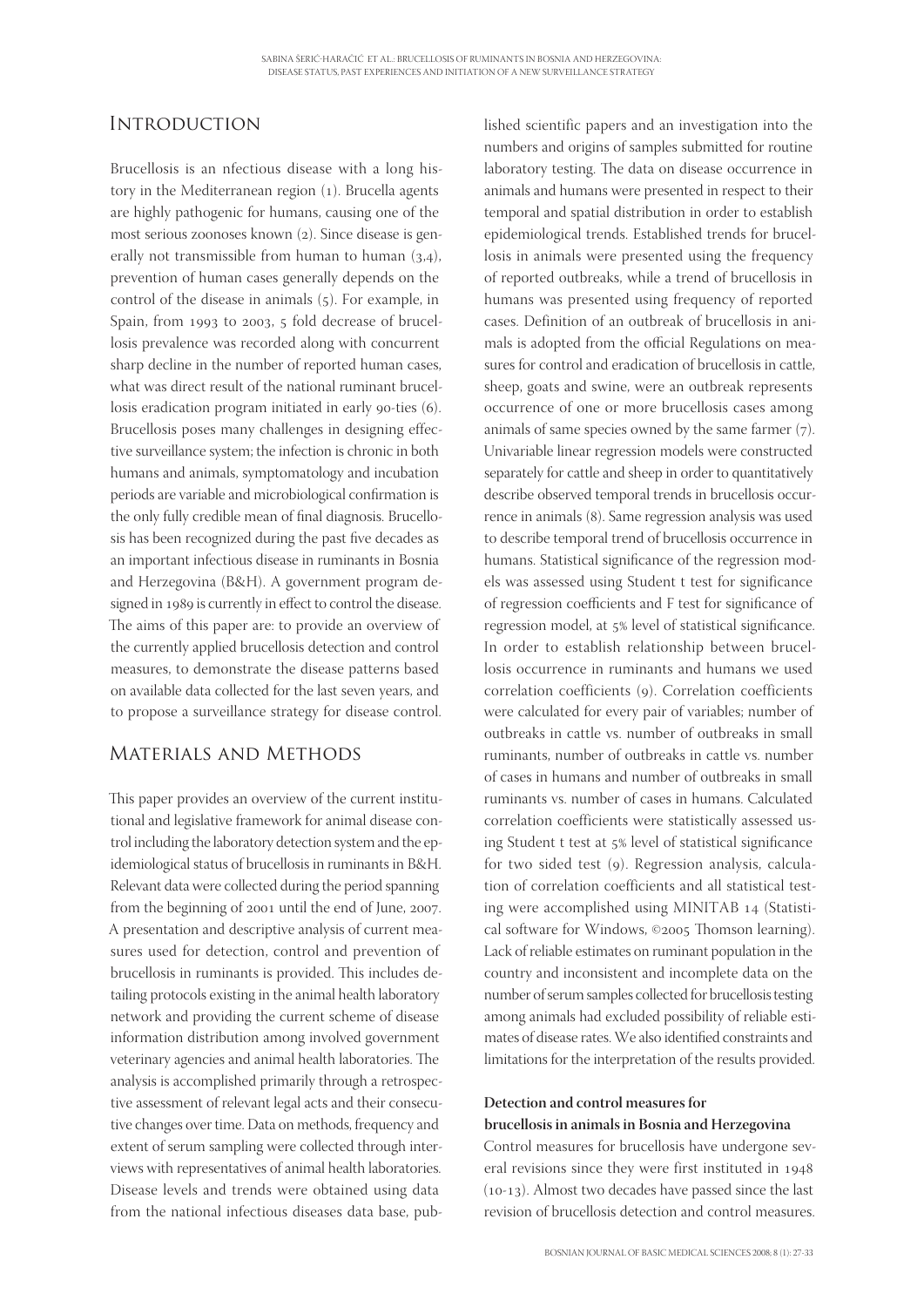When the existing brucellosis control program was instituted, the veterinary and animal production sector was exclusively owned by the government, an arrangement that promoted compliance with the program and resulted in the successful control of the disease  $(14)$ . Sporadic local outbreaks were reported in small ruminants (mainly sheep) after the introduction of new animals originating from within the former Yugoslavia into unexposed herds  $(1, 14)$ . Human cases of brucellosis were rare and principally occurred in veterinarians and farmers as a consequence of occupational exposure. Currently, brucellosis detection is provided through serological screening of: all imported ruminants during quarantine, all dairy cattle (once a year) and all clinically suspect ruminant animals  $(7)$ . The primary cause for clinical suspicion of brucellosis is the occurrence of abortion in late pregnancy. After laboratory confirmation, positive reactors are slaughtered and their remains buried. Quarantine measures are imposed on the herd/flock of origin. During quarantine, all animals in the herd/flock are sampled and tested using reference laboratory procedures at least twice within a 60 day period after identification of the first case. If new cases of brucellosis are established, diseased animals are removed and quarantine measures continued. There are no requirements for adjacent and contact herd/flock testing. There is no requirement to trace movement into and out of an infected herd/flock. This is partly due to the lack of a uniform animal identification system. There are seven veterinary laboratories in B&H. Six of these laboratories provide screening test for brucellosis (Rose Bengal) on serum samples submitted by field



veterinarians or veterinary inspectors. When positive or inconclusive results occur, samples are submitted for confirmation testing at reference veterinary laboratories, where the complement fixation test is used. Both tests are done according to testing procedures for detection of brucellosis in animals prescribed by the OIE and relevant national legislation  $(2,7)$ . Confirmed positive cases are reported by the regional official veterinarian to the entity Ministry of Agriculture/Veterinary service and the State Veterinary Office (Figure 1). Laboratories are not obliged to report the number of samples submitted for testing.

## Results and Discussion

#### *Occurrence of brucellosis in*

#### *ruminants in Bosnia and Herzegovina*

Data on brucellosis occurrence we collected indicate an increase in the number of established outbreaks in ruminants, especially sheep and goats, as well as a disturbing increase in the number of human cases (Figure 2).



FIGURE 2. Frequency of human cases of brucellosis and outbreaks in ruminants in last seven years (beginning of 2001 until end of the first half of 2007)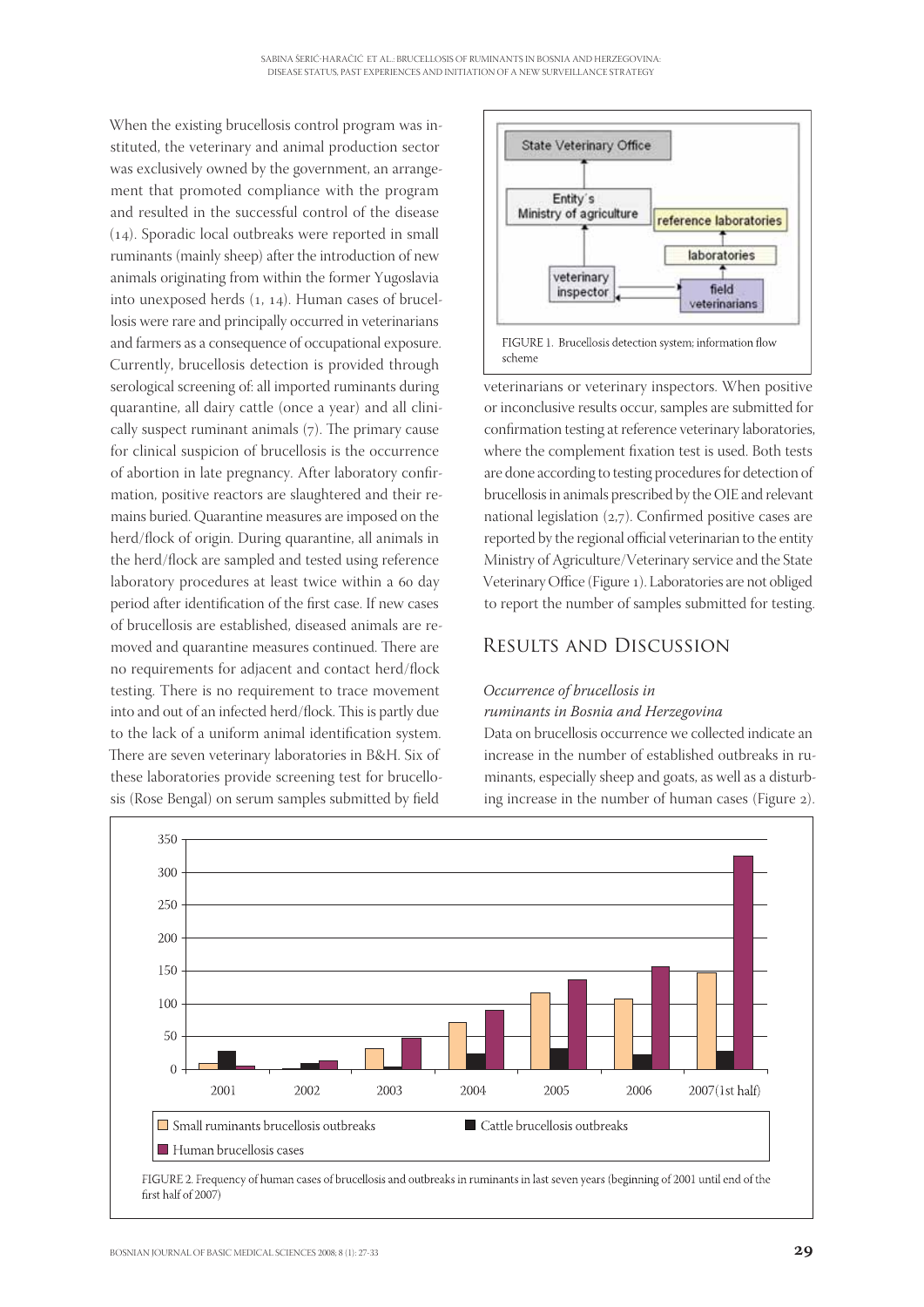| SABINA ŠERIĆ-HARAČIĆ ET AL.: BRUCELLOSIS OF RUMINANTS IN BOSNIA AND HERZEGOVINA: |  |
|----------------------------------------------------------------------------------|--|
| DISEASE STATUS. PAST EXPERIENCES AND INITIATION OF A NEW SURVEILLANCE STRATEGY   |  |

| Model                                                           | Intercept<br>βo | p value for<br>$Bo^*$ | Slope<br>ß1 | p value<br>for $\beta1^*$ | R <sup>2</sup> | p value for the<br>model <sup>**</sup> |
|-----------------------------------------------------------------|-----------------|-----------------------|-------------|---------------------------|----------------|----------------------------------------|
| Temporal trend for brucellosis occurrence<br>in cattle          | $-3486$         | 0.414                 | 1.7         | 0.412                     | 13.8%          | 0.412                                  |
| Temporal trend for brucellosis occurrence<br>in small ruminants | $-50747$        | < 0.001               | 25.4        | ${<}0.001$                | 93.1%          | < 0,001                                |
| Temporal trend for brucellosis occurrence<br>in humans          | $-95509$        | 0.003                 | 47.7        | 0.003                     | 86.2%          | 0,003                                  |

TABLE 1. The summary statistics for the temporal trend models for the occurrence of brucellosis over last seven years (\*p value is based on Student t test, \*\* p value is based on F test)

The summary statistics for the regression models that describe observed increase is provided in Table 1. According to results of the regression analysis, each year the number of recorded cases in humans is increased for about 48 cases more than previous year, while the number of outbreaks in sheep is for 25 outbreaks larger than year before. A significant increase in the numbers of human cases, followed by the resultant public outcry, triggered a more rigorous testing policy, and increased government funds were allocated for brucellosis control during the past three years. An expanded testing program had presumably contributed to an increased number of detected brucellosis cases in animals during this period. Therefore, regression models established using data predominantly from official sources as it is case in this paper, can not reliably quantify increase of ruminant brucellosis occurrence since it is not clear what portion of this increase is contributed by the expanded testing program and what is the direct consequence of disease spread. The spatial pattern of disease indicates a spreading trend (Map  $_1$ ). The most prominent clusters of outbreaks of animal brucellosis over the last seven years period are seen in areas of Banjaluka, Bugojno, Konjic, Nevesinje, Novi Travnik, Sarajevo, Tomislavgrad, Travnik and Zenica. The absence of cases in some parts of the country cannot be interpreted as absence of disease, because of the small numbers or lack of samples submitted for testing from those areas during the past seven years (absence of evidence is not evidence of absence). The north-south pathway of disease spread coincides with the seasonal movement of sheep towards mountain pastures in the central south region in spring and towards valley pastures in the northern region in autumn.

| Annual<br>frequency of<br>human cases | Annual<br>frequency of<br>outbreaks in<br>cattle |
|---------------------------------------|--------------------------------------------------|
| 0.439 0.324                           |                                                  |
| 0.924 0.003                           | 0,573 0,179                                      |
|                                       |                                                  |

TABLE 2. The correlation coefficients with corresponding p values for every pair of assessed variables (the contents of cells represents Pearson's correlation coefficient and corresponding p value)

The seasonal trend of brucellosis occurrence over the last seven years also demonstrates an increase in the numbers of identified outbreaks in ruminants. Within a year the largest number of brucellosis cases in ruminants is observed during the second and third quarters of the year (Figure 3). At first glance, it appears that the identified pattern of brucellosis occurrence does not coincide with the increased disease occurrence usually seen during the lambing/calving season (first quarter of the year). The lambing/calving season is quite extended in B&H, due to relatively significant climate variations in some regions. Also, the time period from sampling to laboratory confirmation and identification of an outbreak can be, in some instances, over one month. Therefore, at least some of the infections that occurred during the first quarter of the year were accounted for in the second quarter. This assumption is supported by data from years 2005-2007, when a more extensive and rigorous sampling campaign were undertaken. The spatial trend of spreading ruminant brucellosis in the country correlates with the observed pattern of increase in the number of reported brucellosis outbreaks in animals over the last seven years. Thus, it can be claimed that the current brucellosis detection system in B&H can detect trends, but it fails to provide reliable

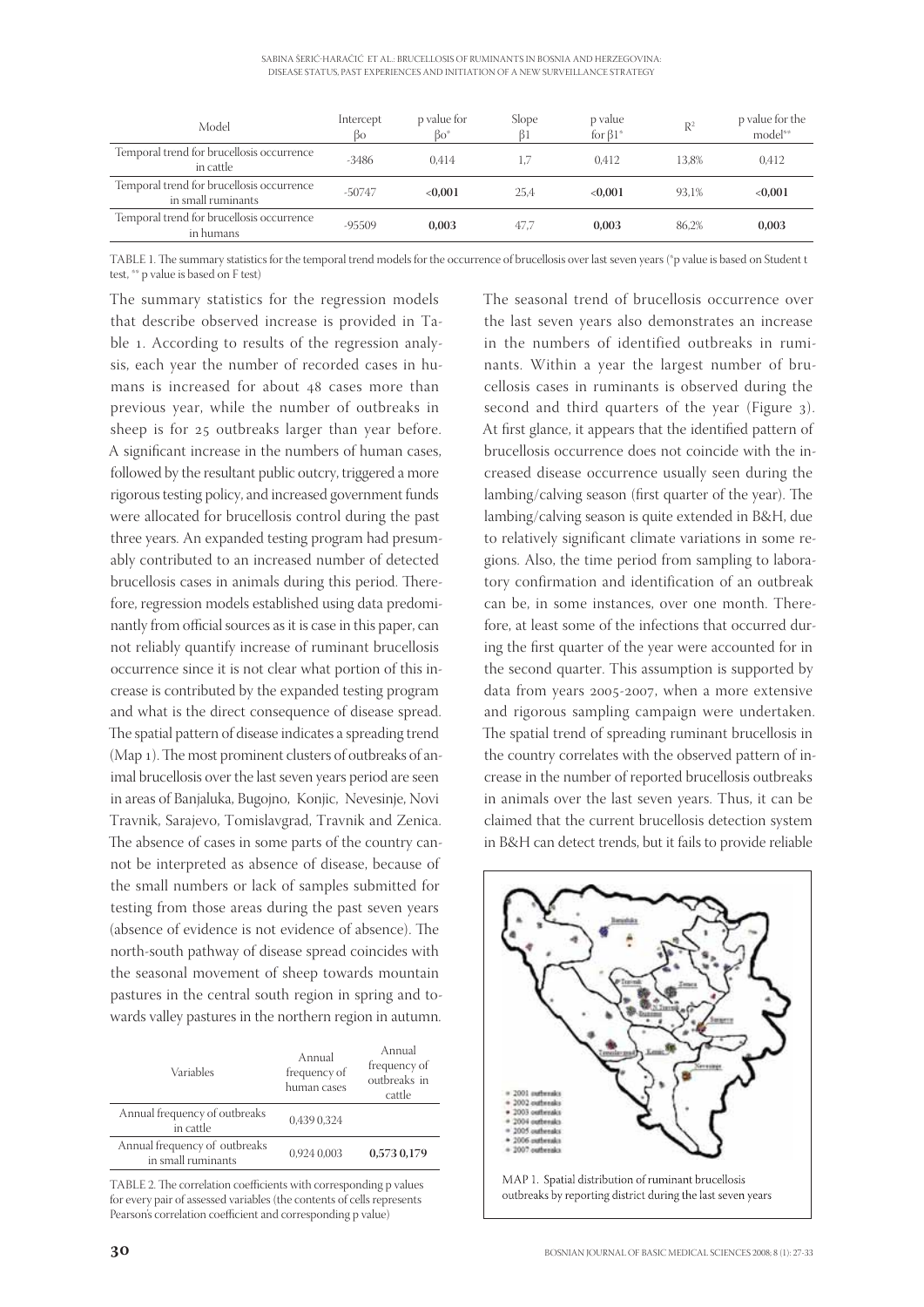

estimates of brucellosis levels in ruminant population. The reported outbreaks and cases shown here provide limited input for precise quantification of disease levels. Due to the limitations of our data sources (national disease data base contains only confirmed positive cases/outbreaks), disease proportions and rates could not been calculated.

Evaluation of the current brucellosis control measures Compliance with animal brucellosis control requirements is currently lower than when these control measures where first instituted, due to the economic transition that has occurred. The primary components of the disease reporting system (farms, dairies, veterinary practices and laboratories) are no longer exclusively under government control. The effectiveness of the implementation of regulations is also compromised by the small ruminant management system (free range pasture, and transhumance), and the lack of coordination between veterinary service agencies and veterinary laboratories. Additionally, established high correlation between increase of the number of reported brucellosis cases humans and outbreaks in small ruminants, indicates that small ruminants, rather than cattle are the primarily source of infection in humans. Screening of imported animals is mandatory and is applied to all legally imported ruminants. Animals whose milk is bought by milk processing plants are tested once a year, and their milk is pasteurized. According to reported experiences of other countries, widespread application of pasteurization during milk processing significantly reduces the probability of indirect transmission of milk. Large quantities of dairy products, especially those of small ruminants (sheep), are frequently home-produced by farmers and sold on local markets. Consumption of these products is widespread, due to the public perception that they are organically produced. Inconsistent, and in some instances inadequate, processing of these products, traditional dietary habits and lack of education on methods of disease transmission to humans represent significant public health risk factors (1). Current detection of brucellosis in sheep is based on testing sporadic and unsystematically collected serum samples. Emphasis is placed more on disease detection in individual animals, contrary to general recommendations that brucellosis be treated as a flock/herd problem (15). Field veterinarians submit samples from clinically suspect animals only if they are notified by animal owners that an abortion has occurred. Due to the poor financial compensation available for testing and removal of diseased animals, the number of submitted samples from clinically suspect cases is generally very low. Since a nomadic and semi-nomadic sheep management system predominates, sheep flocks are often pastured in minimally accessible mountainous areas. Consequently, most animal health problems are handled by a shepherd. It is not uncommon for nomadic flocks to be the product of a merger between several flocks, thus promoting intermingling of flocks. These animals spend more time on communal pastures and therefore have a greater opportunity for contact with other, potentially infected, flocks

brucellosis from animals to humans  $(5)$ . Bosnian Dairies generally process milk from cattle only. Therefore, pasteurization is almost exclusively applied to cow's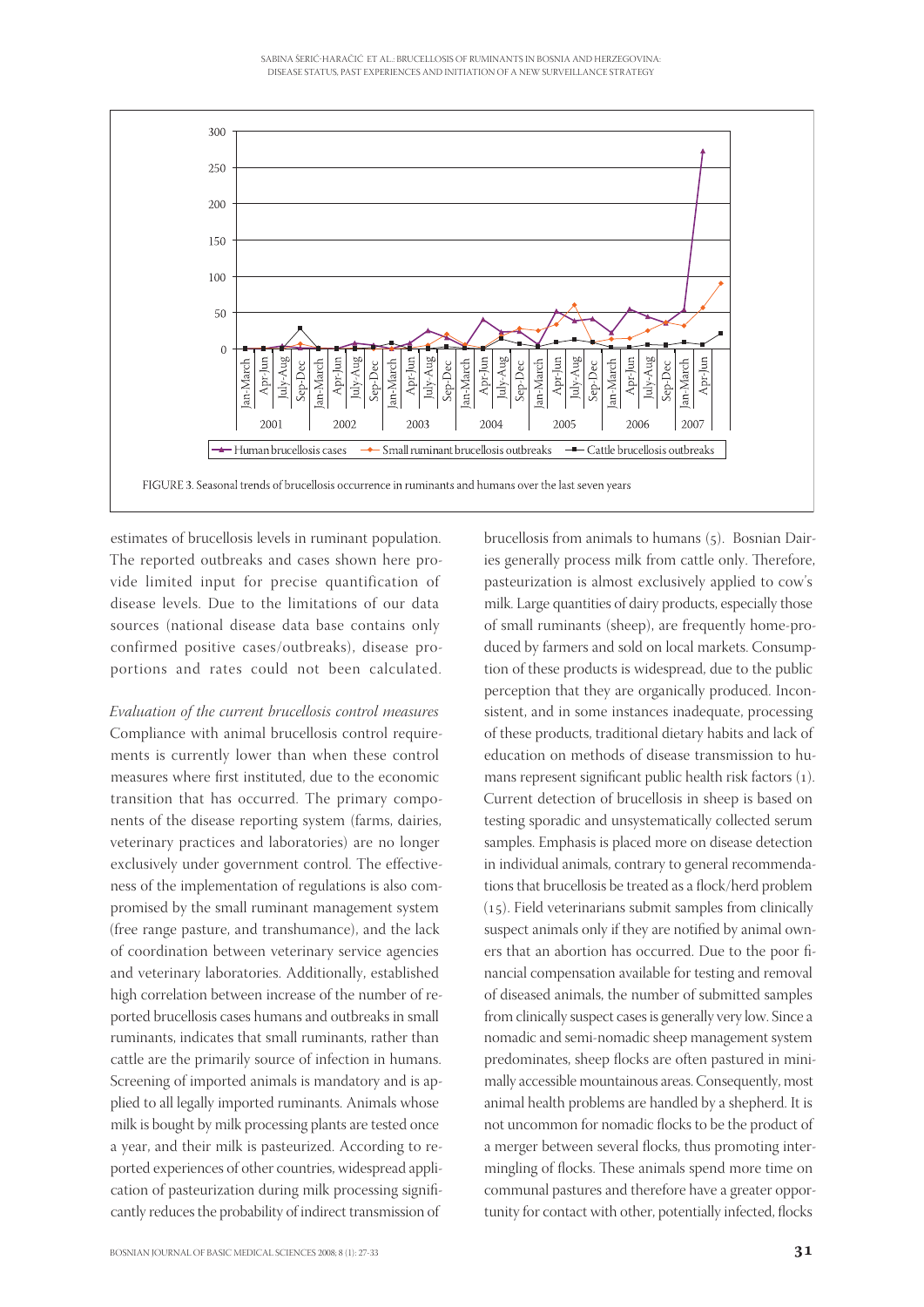$(16)$ . The lack of motivation by farmers to report suspect cases to the local veterinarian, aside from financial and practical reasons, can also be explained by community judgment that occurs towards owners of flocks in which infected animals are detected. This arises primarily from poor education of the public about this disease. The application of Rose Bengal and complement fixation tests in series is the prescribed testing protocol in current brucellosis detection requirements and it is also recommended by relevant international authorities such as OIE and EU. Nevertheless, many studies have demonstrated substantial inadequacies in this testing regime when applied in the detection of brucellosis in small ruminants  $(17)$ . As a result of the above mentioned limitations, the official data on disease occurrence are often unreliable, incomplete, and unrepresentative.

# Conclusion

The approach to control, prevention or eradication of brucellosis in a country or region will depend on many factors, such as the level of infection in the herds or flocks, type of husbandry, economic resources, public health impacts, and potential international trade implications. Decision-making by those charged with policy making is likely to be intuitive unless accurate and current epidemiological information is available. Even though the brucellosis detection system in Bosnia and Herzegovina indicates an increasing trend for disease in ruminants, the numbers of cases/outbreaks that have been reported are still low relatively to the estimates for the overall ruminant population. However, the evaluation of the brucellosis detection system provided in this paper indicates available data on brucellosis occurrence are not reliable.

An assumption that large numbers of brucellosis cases in animals are not reported is likely valid. This is supported by reports of increased numbers of brucellosis cases in humans. This finding would not be possible if disease levels among animals were low and sporadic as official data indicate. Also, the spatial distribution of brucellosis outbreaks in animals tracked over time presents an indirect verification of this underreporting. These data indicate ruminant brucellosis spreads to wider areas from year to year. Brucellosis persistence in some areas, despite the implementation of control measures following initial outbreaks, raises questions about the efficiency of measures used. Based on this, our conclusions are:

- -The implemented brucellosis control measures have not halted its spread,
- -Human health in this country is seriously threatened by brucellosis and
- -The current brucellosis detection system cannot be used to provide reliable estimates of disease prevalence and incidence and cannot be used to establish a scientifically based surveillance program. A well-functioning surveillance system, fed by valid data collected from the field, must be established before a brucellosis control program can be designed and implemented.